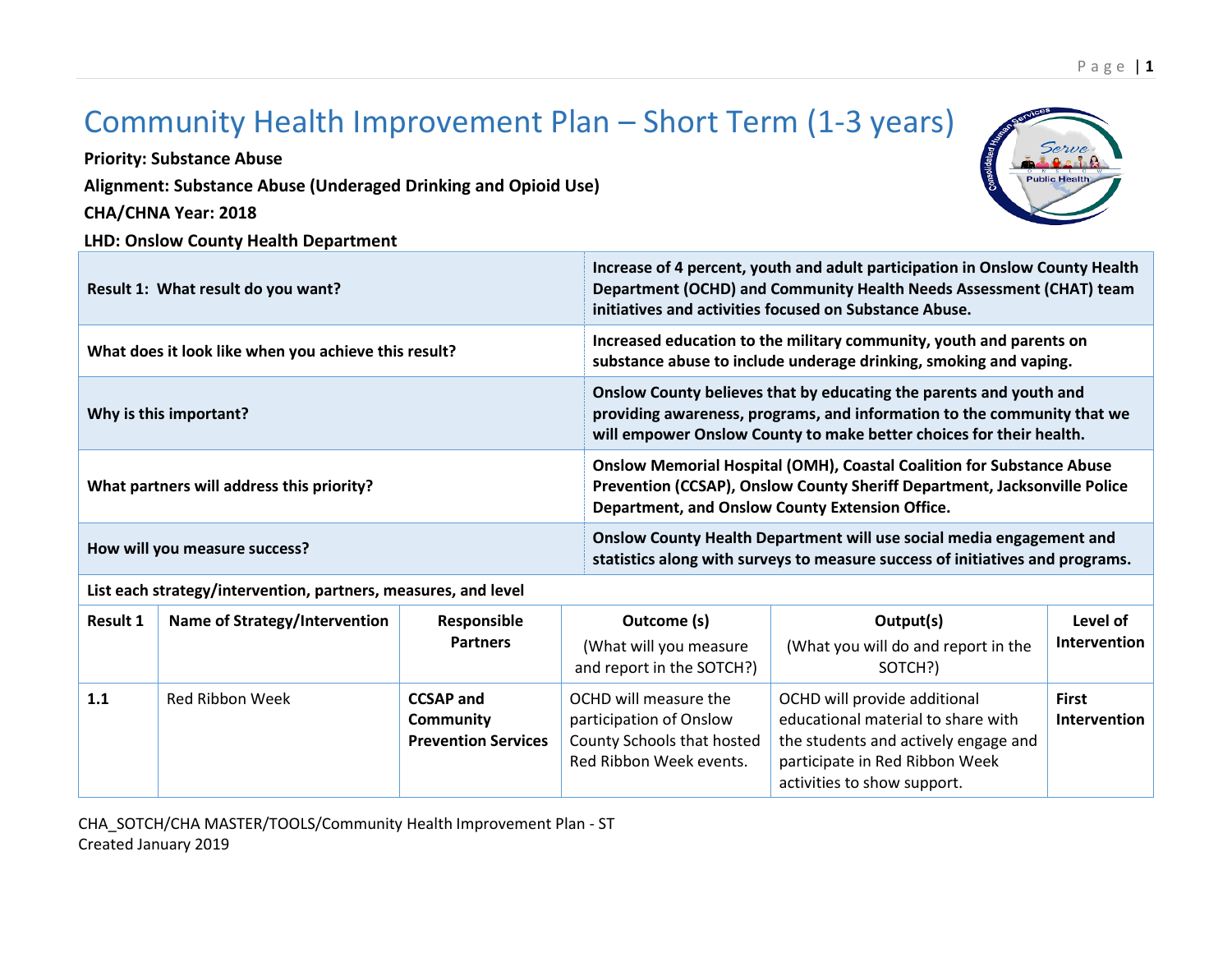| $1.2$ | <b>Sticker Shock Campaign</b>                                                             | <b>CCSAP, Community</b><br><b>Prevention Services</b>               | <b>CCSAP and Community</b><br><b>Prevention Services will</b><br>measure of products with<br>awareness sticker and the<br>number of local alcohol<br>distributers that agree to<br>partner | In this project, the community,<br>youth and alcohol retailers<br>collaborate to combat minors<br>gaining access to alcohol by<br>someone over the age of 21. Stickers<br>are placed on alcoholic beverages<br>informing purchasers of the<br>penalties associated with buying<br>alcohol for minors.               | <b>First</b><br>Intervention        |
|-------|-------------------------------------------------------------------------------------------|---------------------------------------------------------------------|--------------------------------------------------------------------------------------------------------------------------------------------------------------------------------------------|---------------------------------------------------------------------------------------------------------------------------------------------------------------------------------------------------------------------------------------------------------------------------------------------------------------------|-------------------------------------|
| 1.3   | Social Media Substance Abuse<br>Campaign                                                  | <b>Onslow County</b><br><b>Health Department,</b><br>OMH, and CCSAP | OCHD and partners will<br>measure social media<br>analytics from Facebook<br>and Twitter on posts that<br>provide information on<br>substance abuse.                                       | OCHD will conduct a social media<br>campaign in collaboration with OMH<br>and CCSAP. These agencies will post<br>branded and targeted information<br>on the substance abuse problem in<br>Onslow County. We will utilize<br>statistics from NC Detect and the<br>Department of Health & Human<br>Services websites. | <b>First</b><br><b>Intervention</b> |
| 1.4   | Substance Abuse National Night<br>Out Survey                                              | <b>Onslow County</b><br><b>Health Department</b>                    | <b>OCHD will measure</b><br>attendee's knowledge of<br>the drug problem in<br>Onslow County that will be<br>reported in the SOTCH.                                                         | OCHD surveyed National Night Out<br>attendees and asked questions<br>about drugs in the community. Over<br>300 attendees were surveyed and<br>received a cooling towel for their<br>participation in the survey.                                                                                                    | <b>First</b><br><b>Intervention</b> |
| 1.5   | Alcohol Purchase Retail Surveys                                                           | <b>Community</b><br><b>Prevention Services,</b><br><b>CCSAP</b>     | OCHD will coordinate with<br>partners to measure the<br>number of stores that were<br>surveyed and then re-<br>survey stores who failed to<br>ask for proper<br>identification.            | OCHD will work as a supporting<br>partner and as members of CCSAP to<br>contribute any time and resources<br>that will be needed for this initiative.                                                                                                                                                               | <b>First</b><br><b>Intervention</b> |
| 1.6   | <b>Conduct Vaping Round Table</b><br>Discussion with Jacksonville<br><b>Youth Council</b> | <b>Onslow County</b><br><b>Health Department</b>                    | OCHD will measure the<br>attendance of the meeting                                                                                                                                         | OCHD will partner with Naval<br>Medical Center Camp Lejeune,<br>Jacksonville Youth Council, and                                                                                                                                                                                                                     | <b>Second</b><br>Intervention       |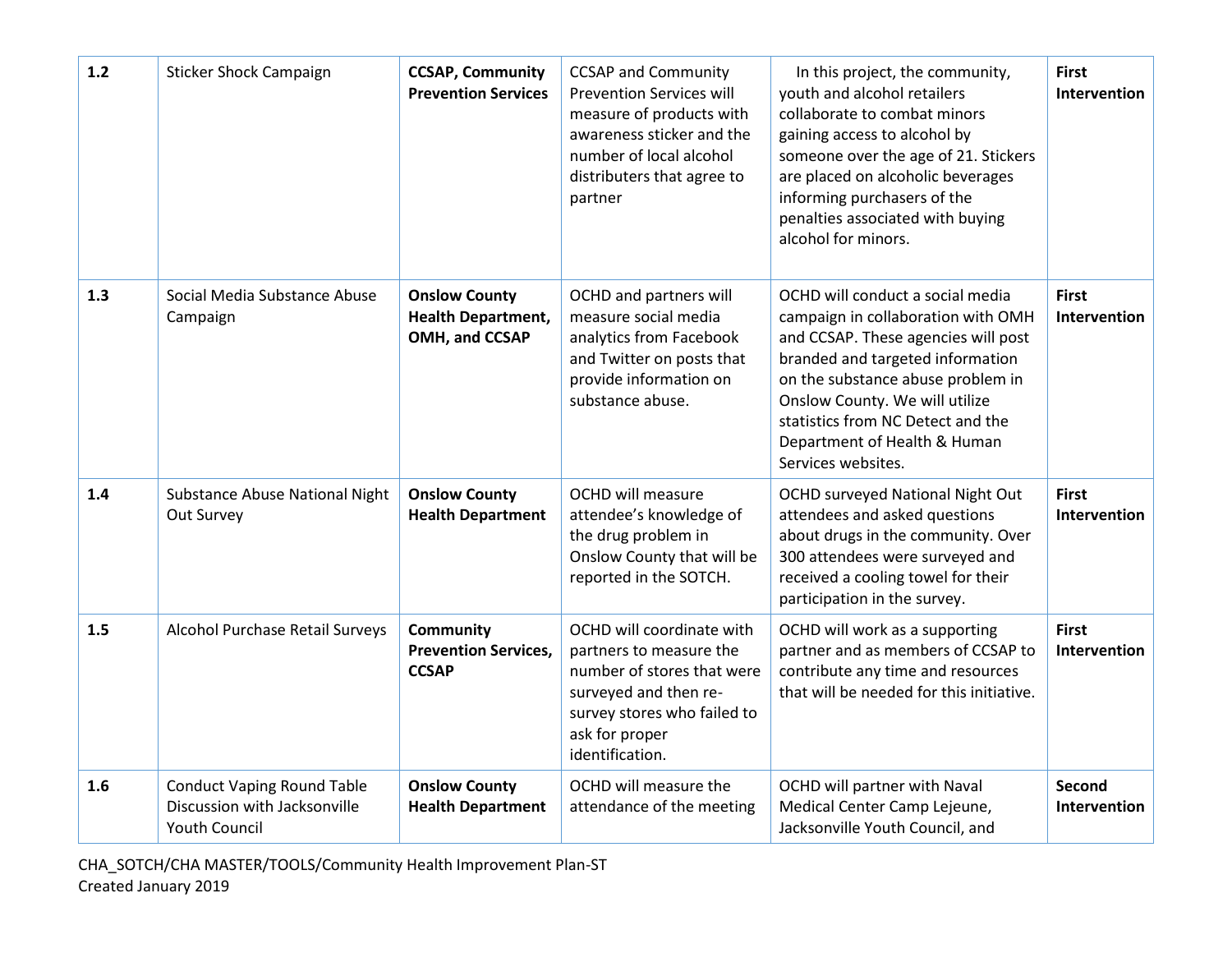|                                                      |                                                          |                                                                                                                                                                                                                                                                                                                                      | as well as participation on<br>the topic.                                                                                                                                                                                                             | Jacksonville Police Department to<br>host a round table discussion on the<br>hazards of vaping.                                                                                                                                                                                                                                        |                                     |  |
|------------------------------------------------------|----------------------------------------------------------|--------------------------------------------------------------------------------------------------------------------------------------------------------------------------------------------------------------------------------------------------------------------------------------------------------------------------------------|-------------------------------------------------------------------------------------------------------------------------------------------------------------------------------------------------------------------------------------------------------|----------------------------------------------------------------------------------------------------------------------------------------------------------------------------------------------------------------------------------------------------------------------------------------------------------------------------------------|-------------------------------------|--|
| 1.7                                                  | <b>Empowering Youth &amp; Families</b><br>Program (EYFP) | <b>Onslow County</b><br><b>Extension</b>                                                                                                                                                                                                                                                                                             | OC Extension will measure<br>the program attendance<br>and metrics from pre/ post<br>program survey.                                                                                                                                                  | This program focuses on opioid<br>prevention education for youth ages<br>10-14 and their caregivers along with<br>education to improve parenting skills<br>and family relationships. OCHD will<br>assist in program marketing and<br>provide referrals to program along<br>with attending facilitator training<br>offered by NC State. | <b>Third</b><br><b>Intervention</b> |  |
| 1.8                                                  |                                                          |                                                                                                                                                                                                                                                                                                                                      |                                                                                                                                                                                                                                                       |                                                                                                                                                                                                                                                                                                                                        |                                     |  |
| 1.9                                                  |                                                          |                                                                                                                                                                                                                                                                                                                                      |                                                                                                                                                                                                                                                       |                                                                                                                                                                                                                                                                                                                                        |                                     |  |
| Add rows<br>as needed                                |                                                          |                                                                                                                                                                                                                                                                                                                                      |                                                                                                                                                                                                                                                       |                                                                                                                                                                                                                                                                                                                                        |                                     |  |
| Result 2: What result do you want?                   |                                                          |                                                                                                                                                                                                                                                                                                                                      | An increase of educational materials accessible to the community through<br>social media and community partners. A decrease in opioid overdoses in<br>Onslow County, along with a reduction in physician prescriptions of opioids<br>for pain relief. |                                                                                                                                                                                                                                                                                                                                        |                                     |  |
| What does it look like when you achieve this result? |                                                          |                                                                                                                                                                                                                                                                                                                                      | An educated community on the opioid epidemic in Onslow County. Residents<br>know where their local med-drop locations are and are aware of resources in<br>their community to assist themselves, friends or family members in need.                   |                                                                                                                                                                                                                                                                                                                                        |                                     |  |
| Why is this important?                               |                                                          | Since 2016, OCHD's funding priorities have been geared towards opioid-<br>related programs. Onslow County has spearheaded fifteen short-term opioid<br>crisis response interventions in less than 3 years. Time and resources that<br>could be used elsewhere have been invested in combating the opioid crisis in<br>our community. |                                                                                                                                                                                                                                                       |                                                                                                                                                                                                                                                                                                                                        |                                     |  |
| What partners will address this priority?            |                                                          | Onslow Memorial Hospital (OMH), Jacksonville Police Department (JPD),<br><b>Coastal Coalition for Substance Abuse Prevention (CCSAP), Onslow County</b><br>Sheriff Department, Onslow County Extension, Safe Kids, and Realo<br>Pharmacy.                                                                                            |                                                                                                                                                                                                                                                       |                                                                                                                                                                                                                                                                                                                                        |                                     |  |
| How will you measure success?                        |                                                          |                                                                                                                                                                                                                                                                                                                                      | Onslow County Health Department will use social media engagement and<br>statistics along with surveys to measure success of initiatives and programs.                                                                                                 |                                                                                                                                                                                                                                                                                                                                        |                                     |  |

CHA\_SOTCH/CHA MASTER/TOOLS/Community Health Improvement Plan-ST Created January 2019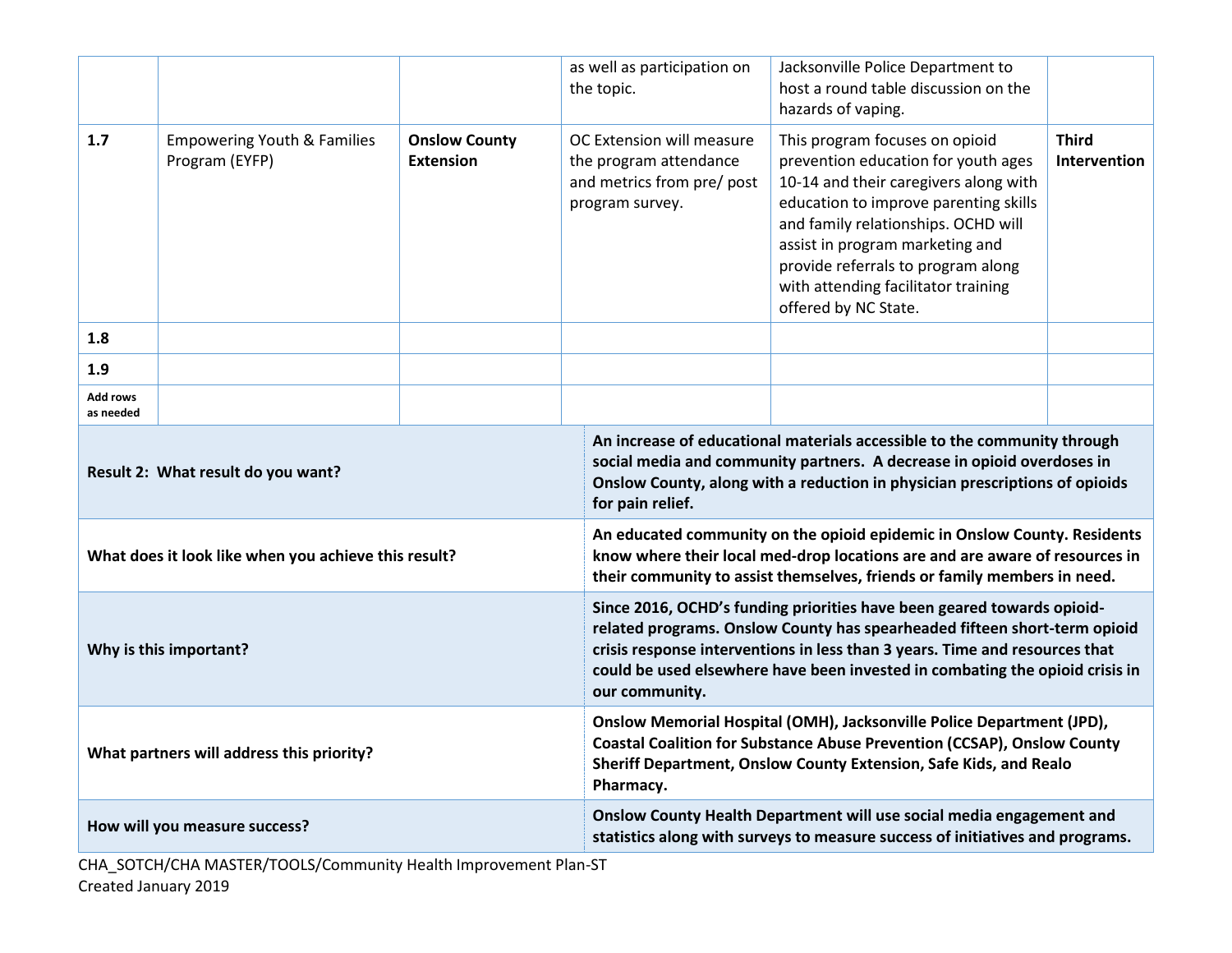| List each strategy/intervention, partners, measures, and level |                                           |                                    |                                                                                                                                                                                                                                                                   |                                                                                                                                                                                                                                                                                                                                                                                    |                                     |  |
|----------------------------------------------------------------|-------------------------------------------|------------------------------------|-------------------------------------------------------------------------------------------------------------------------------------------------------------------------------------------------------------------------------------------------------------------|------------------------------------------------------------------------------------------------------------------------------------------------------------------------------------------------------------------------------------------------------------------------------------------------------------------------------------------------------------------------------------|-------------------------------------|--|
| <b>Result 2</b>                                                | Name of Strategy/Intervention             | Responsible<br><b>Partners</b>     | Outcome (s)<br>(What will you measure<br>and report in the SOTCH?)                                                                                                                                                                                                | Output(s)<br>(What you will do and report in the<br>SOTCH?)                                                                                                                                                                                                                                                                                                                        | Level of<br>Intervention            |  |
| 2.1                                                            | Social Media Opioid Awareness<br>Campaign | <b>OCHD</b>                        | OCHD will measures the<br>likes, engagement and<br>reach of Opioid Awareness<br>social media posts.                                                                                                                                                               | OCHD has and will continue to post<br>on social media regularly on the<br>opioid epidemic in an effort to raise<br>awareness and provide education for<br>the prevention and reduction of<br>opioid use and misuse in our<br>community.                                                                                                                                            | <b>First</b><br>Intervention        |  |
| 2.2                                                            | Opioid PSA                                | <b>OCHD</b>                        | <b>OCHD's Strategic Opioid</b><br><b>Advanced Response (SOAR)</b><br>team will lead the agency<br>in creating a branded and<br>local PSA. This PSA will<br>provide the community<br>with statistics and<br>information of the Opioid<br>problem in Onslow County. | OCHD will feature several agencies<br>that provide services and resources<br>to the target population. OCHD will<br>place advertising buys on digital<br>platforms such as Facebook, Google<br>and retarget Onslow County<br>browsers to an OCHD landing page<br>created for resources and services.<br>OCHD will report the stats from each<br>platform the PSA is advertised on. | <b>First</b><br><b>Intervention</b> |  |
| 2.3                                                            | Project Med-Drop                          | Safe Kids, CCSAP,<br>OMH and JPD   | OCHD will measure the<br>amount of substances that<br>were properly disposed of<br>during scheduled med-<br>drop events in April and<br>October.                                                                                                                  | OCHD along with Safe Kids, CCSAP,<br>OMH, and JPD will promote med-<br>drop days in April and October and<br>work various med-drop locations<br>throughout Jacksonville.                                                                                                                                                                                                           | <b>Second</b><br>Intervention       |  |
| 2.4                                                            | <b>Education for Local Physicians</b>     | <b>Onslow Memorial</b><br>Hospital | Hold at least one CME<br>event for local<br>physicians/providers<br>focused on alternatives to<br>addressing the opioid<br>epidemic in our community                                                                                                              | The number of attendees at the<br>event(s) and pertinent feedback<br>from the attendees                                                                                                                                                                                                                                                                                            | <b>Third</b><br>Intervention        |  |
| 2.5                                                            |                                           |                                    |                                                                                                                                                                                                                                                                   |                                                                                                                                                                                                                                                                                                                                                                                    |                                     |  |

CHA\_SOTCH/CHA MASTER/TOOLS/Community Health Improvement Plan-ST Created January 2019